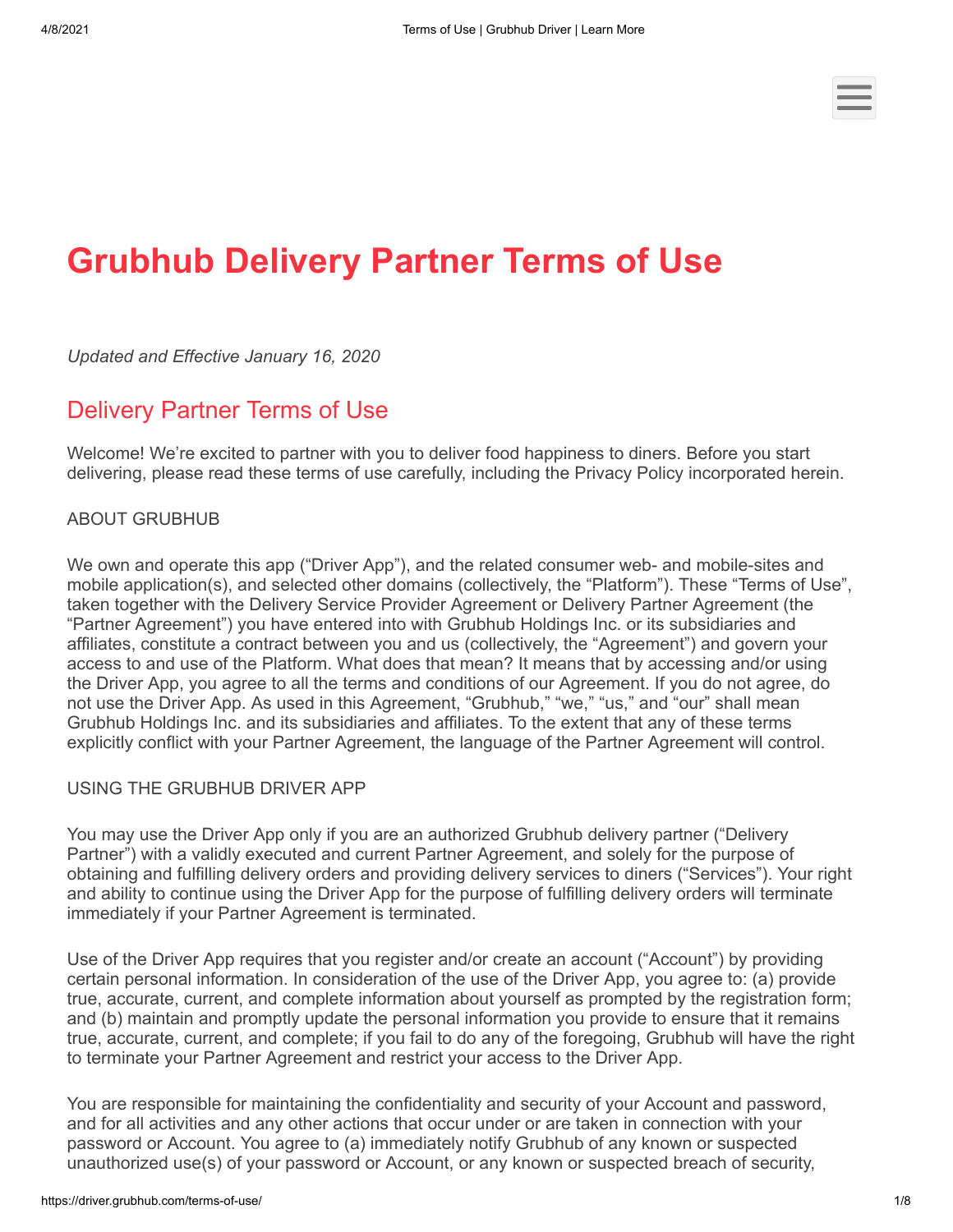including loss, theft, or unauthorized disclosure of your password or information available to you through the Driver App; and (b) ensure that you exit from your Account at the end of each session. Grubhub will not be liable for any injury, loss or damage of any kind arising from or relating to your failure to comply with (a) or (b) above, or for any acts or omissions by you or someone else using your Account and/or password.

By accessing the Driver App, you will have sole discretion and authority to: indicate your availability; accept or reject orders that are transmitted to you for delivery; indicate stages of completion during the delivery fulfillment process; communicate with the Grubhub restaurant (the "Restaurant") and/or Grubhub diner (the "Diner"); view the transaction log for those orders you have fulfilled; rate and review your experience with the Restaurant and/or Diner; and manage your payment settings.

You agree that you will act as a "Service Provider," as such term is defined in the California Consumer Privacy Act, Cal. Civ. Code §§ 1798.100 et seq. (the "CCPA"), in the performance of your obligations pursuant to the Agreement. Accordingly, and without limiting any of the provisions set forth in the Partner Agreement, by using the Platform, including the Driver App, you acknowledge and agree that you are permitted to use the information disclosed or otherwise made available to you, including without limitation diners' data (e.g. diners' names, phone numbers, email, and physical addresses) and any other information subject to applicable privacy and/or data security laws, rules or regulations (collectively, "Diner Data"), transaction logs and other Materials (as defined below), solely for the purpose of providing the Services. For clarity, you shall not retain, use or disclose Diner Data beyond what is necessary to provide the Services without the express consent of the Diner, nor download, store and/or sell any information you process in connection with the provision of Services outside of the Driver App or otherwise use Diner Data for any purpose other than providing the Services. You also agree to comply with any written requests from Diners or Grubhub to delete Diner Data.

#### GRUBHUB PAYMENT CARD

Grubhub may provide you with one or more prepaid cards for the purpose of paying for orders at restaurants (a "Payment Card"). You agree to activate the Payment Card, to use it solely to pay for orders placed on the Platform and accepted by you for delivery, and to use it only for the amount of the order.

#### OUR ALCOHOLIC BEVERAGES POLICY

In jurisdictions that permit the ordering and delivery of alcoholic beverages, if you deliver an order that includes any alcoholic beverage, you acknowledge that you have a responsibility, upon delivery, to examine a government-issued identification card of the recipient and confirm that: (i) the recipient is at least 21 years of age; (ii) the individual's name matches the name on the order; and (iii) the recipient does not appear intoxicated. If the recipient does not show you a government-issued identification card indicating that the recipient is at least 21 years of age, or if the name on the identification card does not match the order, or the recipient appears intoxicated, you agree not to release the alcoholic beverage(s) and you further agree to return the alcoholic beverage(s) to the Restaurant.

### OUR MATERIALS AND LICENSE TO YOU

As between you and Grubhub, the Platform, including the Driver App, and everything on it (collectively, the "Materials"), except for the Diner Data and data that you directly provide about yourself on the Driver App, are owned by or licensed to Grubhub and protected by copyright, trademark, trade dress, domain name, patent, trade secret, international treaties, and/or other proprietary rights and laws of the United States and other countries, including without limitation, all trademarks, service marks, logos, trade dress and trade names related to Grubhub; Seamless; AllMenus; MenuPages; gH; gH delivery; OrderHub; GrubCentral; Golden Grub; Track Your Grub; Taste of Seamless; Craved; Your Food is Here; and the Grubhub.com and Seamless.com trade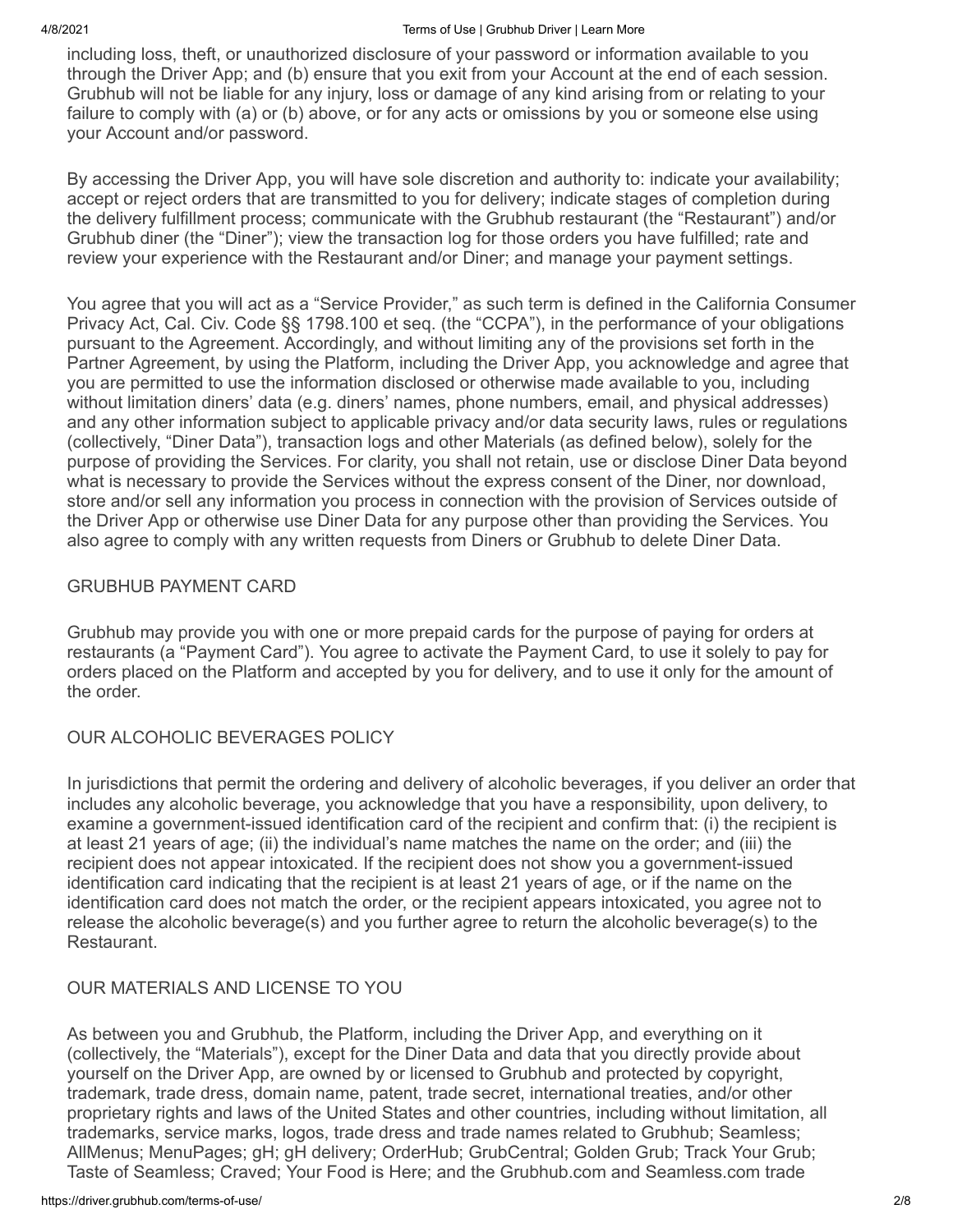dress. Please be advised that Grubhub enforces its intellectual property rights to the fullest extent of the law.

We grant you a limited, non-exclusive, non-transferable and revocable license to access and use the Materials, solely as permitted by these Terms of Use and subject to all the terms and conditions of the Agreement, all applicable intellectual property laws, and any Additional Terms (as defined below) contained on the Platform. Any other use of the Materials is strictly prohibited. None of the Materials may be copied, republished, uploaded, posted, transmitted, distributed in any way, and/or modified without our express written permission. Nothing contained on the Platform should be interpreted as granting to you any license or right to use any of the Materials and/or third party proprietary content on the Platform without the express written permission of Grubhub or the appropriate third party owner, as applicable.

Grubhub reserves the right, in its sole and absolute discretion, to modify, suspend, or discontinue at any time, with or without notice, the Platform, including the Driver App, and/or services offered on or through the Platform (or any part thereof), including but not limited to the Driver App's features, look and feel, and functional elements and related services.

#### PROHIBITED CONDUCT

By accessing the Driver App, you agree to the following conditions:

- You will not accept orders offered through the Driver App that you do not intend to deliver;
- You will not disclose, and will maintain the strict confidentiality of, the Diner Data and transaction logs available through the Driver App;
- You will not violate any applicable law(s) or Grubhub's Terms of Use;
- You will not deliver alcohol unless you and the alcohol recipient are 21 or older, and you have verified the recipient's name and age using a valid photo identification at the time of alcohol delivery;
- You will not access the Driver App or related services using a third-party's account/registration, or attempt to impersonate another person, particularly any Delivery Partner;
- You will not falsely report your geographic location or prevent or otherwise attempt to prevent the Driver App from accurately reporting your geographic location;
- You will not attempt, through any means, to gain unauthorized access to any part of the Driver App and/or any related service, or any other account, computer system and/or network connected to any Grubhub server;
- You will not attempt to deceive, mislead, confuse, or defraud Grubhub through any means of circumvention related to the Driver App or the Services you are purporting to provide;
- You will not decompile or reverse-engineer the Driver App and/or monitor any portion of the Driver App and/or any Materials and/or other content on the Driver App, unless an authorized representative of Grubhub has given you specific permission to do so in writing;
- You will not conduct any kind of systematic retrieval of data or other content from the Driver App;
- You will not create or compile, directly or indirectly, any collection, compilation, database or directory from the Driver App's content;
- You will not use the Driver App in any manner that could damage, disable, overburden and/or impair any Grubhub server, or the network(s) connected to any Grubhub server, and/or interfere with any other Delivery Partner's use of the Driver App;
- You will not use any information obtained from the Driver App or the Grubhub services (apart from authorized use of Grubhub services) in order to contact, solicit, or buy or sell any products or services to anyone, including but not limited to any Diner, Restaurant or another Delivery Partner;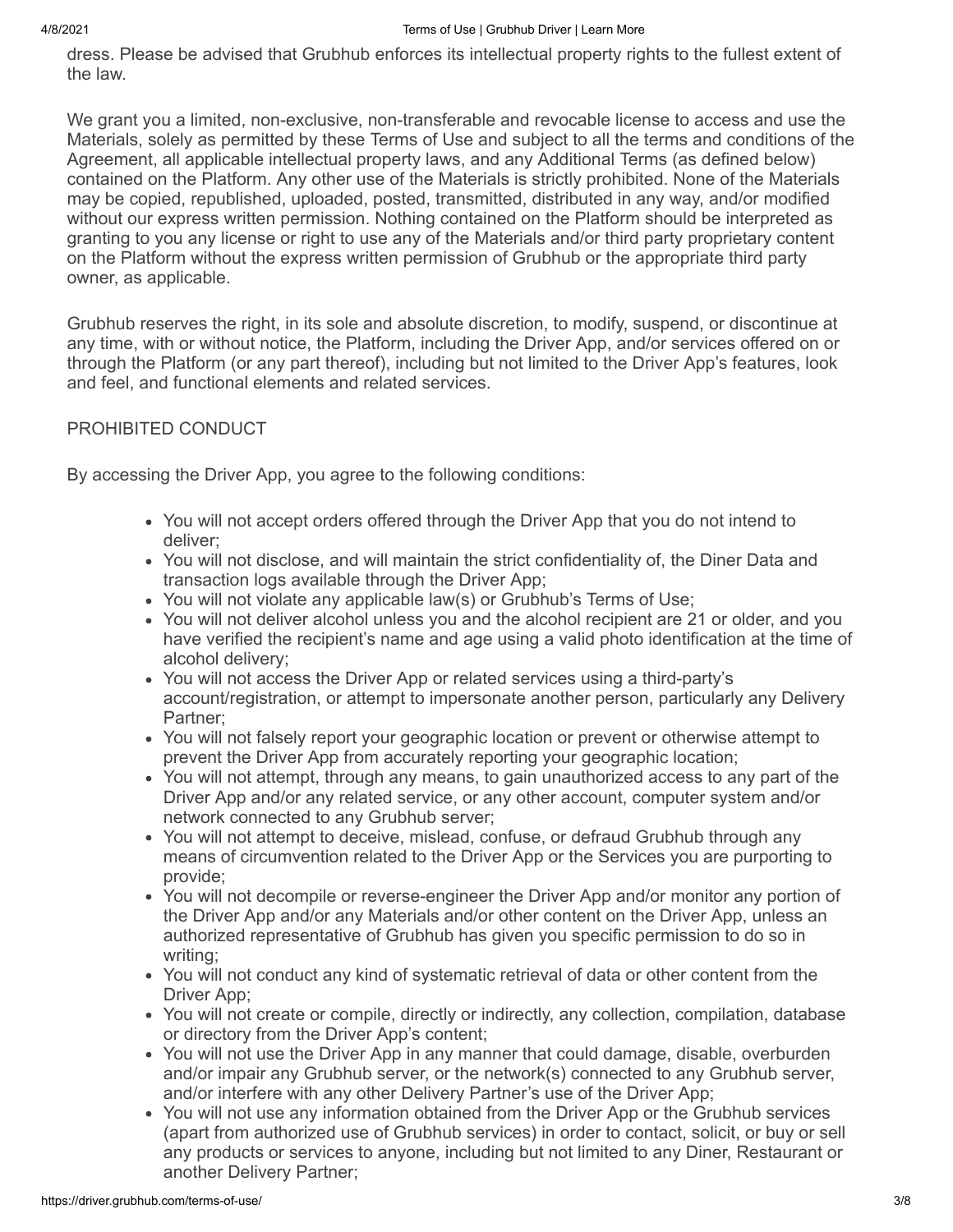- You will not copy or republish any content, including, but not limited to Diner Data and transaction logs;
- You will not license, sell and/or otherwise provide access to and/or use of your Account or the Driver App to any third party (other than subcontractors, pursuant to your Partner Agreement), including without limitation to build a competitive product and/or service;
- You will not harass, annoy, intimidate or threaten any Grubhub employees or agents engaged in providing any portion of Grubhub's services;
- You will not contact any Diners or Restaurants beyond what is necessary to fulfill your delivery services, unless the Diner(s) or Restaurant(s) expressly consents to such contact;
- You will not delete the copyright or other proprietary rights notice from any Materials or any portion of the Driver App or Grubhub's services;
- You will not upload or transmit viruses or other harmful, disruptive or destructive files;
- You will not disrupt, interfere with, or otherwise harm or violate the security of the Driver App, or any services, system resources, accounts, passwords, servers or networks connected to or accessible through the Driver App or affiliated or linked sites (including those of our restaurant partners); and
- You will not use the Driver App for any illegal purposes.

You agree that the consequences of commercial use or re-publication of Diner Data or Materials from the Driver App or other violations of the foregoing proscriptions may be so serious and incalculable that monetary compensation may not be a sufficient or appropriate remedy. Therefore, you agree that Grubhub will be entitled to temporary and permanent injunctive relief to prohibit such use or activity, without the need to prove damages.

### QUALITY OF SERVICE

Grubhub's restaurants and diners expect a high quality experience in using the Platform. As a delivery partner with Grubhub, you agree to maintain a certain level of quality of service in order to continue using the Platform and having access to Grubhub's network of restaurants and diners. Grubhub reserves the right to deactivate your access to the Driver App if your service falls below the industry standard for like services in your region, as determined by Grubhub in its good faith discretion. This includes, but is not limited to:

- Indicating that you have delivered an order or orders when you have not;
- Unreasonably cancelling or otherwise failing to complete an order or orders that you accepted;
- Activities that result in repeated and/or serious complaint(s) from diners and/or restaurants who contact Grubhub to report your delivery services as incomplete, unsafe, unprofessional, or otherwise in violation of Grubhub's standards or harmful to Grubhub's reputation.

Your access to the Driver App may be deactivated if Grubhub determines in its good faith, reasonable discretion that you have materially violated these Quality of Service standards.

### GRUBHUB, DINER, RESTAURANT AND OTHER COMMUNICATIONS

Grubhub, our Diners, our Restaurants, and/or our respective third-party service providers may contact you via voice, text and/or email at the phone number(s) and/or email address(es) you provided to us for the following purposes: (i) to provide notifications related to your Services and Grubhub's offerings; (ii) to facilitate scheduling; (iii) in relation to the delivery fulfillment process; and (iv) to address issues as they arise. You understand and consent that such messages may be sent using an automatic telephone dialing system. Please note that standard voice, data and message rates will apply for all forms of communication. Please contact your mobile phone carrier for details. You may opt out of Grubhub driver-specific text messages by texting STOP in response to a Grubhub driver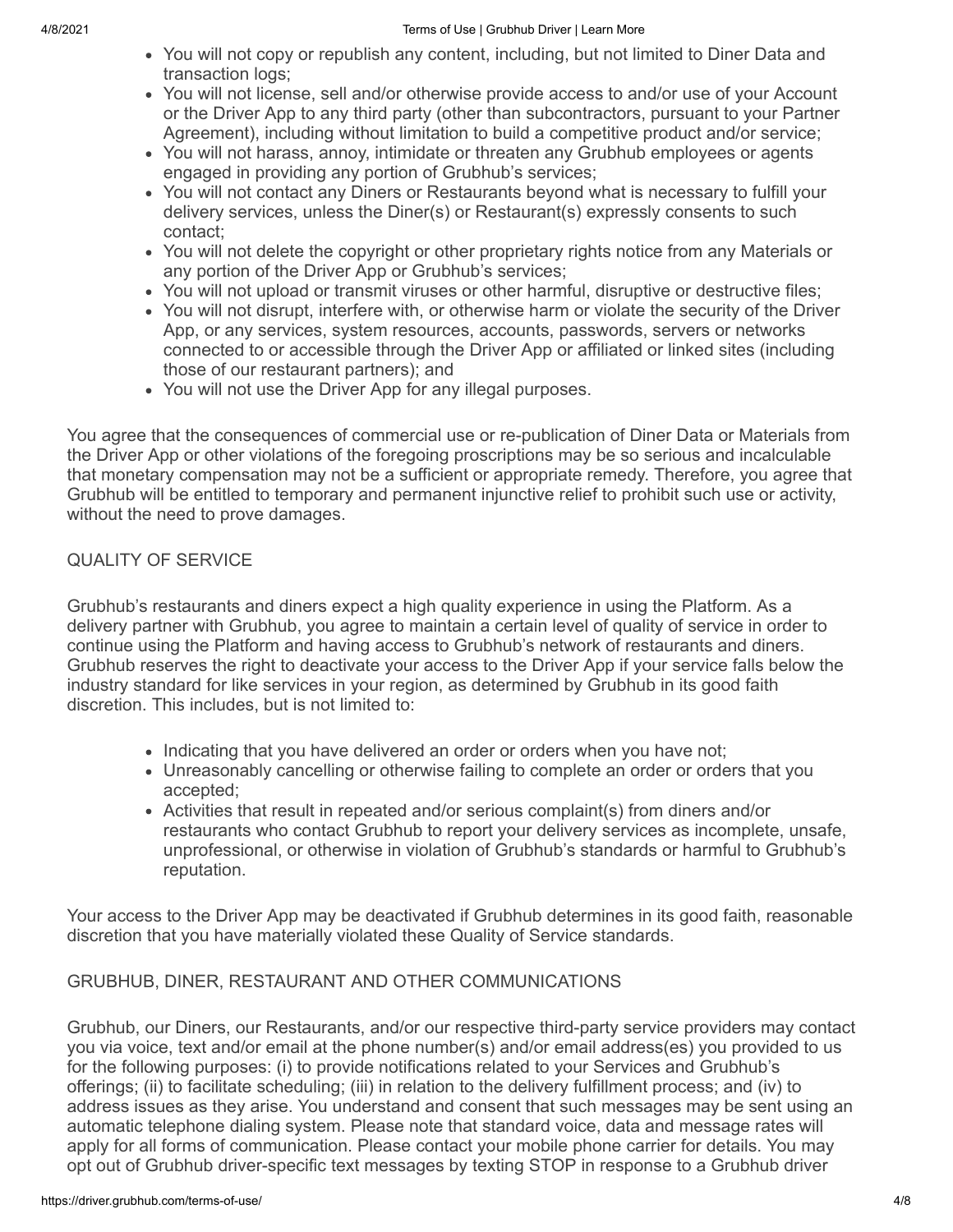SMS. To re-enable texts, you can text START in response to an unsubscribe confirmation SMS. You may also opt out of certain Grubhub driver-specific email communications by following the unsubscribe link at the bottom of a Grubhub driver-related email.

You agree to be professional at all times in all communications with any Diner and/or Restaurant. Additionally, you agree to follow the standards of conduct below, and any additional standards that may be communicated to you from time to time. You agree not to communicate in any way that:

- is unlawful, harmful, threatening, abusive, harassing, tortious, defamatory, vulgar, obscene, profane, offensive, invasive of another's privacy, portrays another in a false light, is hateful, and/or racially, ethnically and/or otherwise objectionable;
- has a commercial, political or religious purpose;
- is false, misleading and/or not written in good faith: infringes any patent, trademark, trade secret, copyright, right of privacy and/or publicity, and/or other proprietary rights of any person and/or entity;
- is illegal and/or promotes illegal activity; contains unauthorized advertising and/or solicits users to a business other than those on the Sites;
- is disruptive and/or incites others to violate industry standards and/or Grubhub's standards; and/or
- is intended to interrupt, destroy or limit the functionality or integrity of any computer software, hardware or Materials on the Driver App, or the related Sites or other websites.

Grubhub may monitor any and all use of the Driver App, and may manage the Driver App in a manner intended to protect our property and rights and to facilitate its proper functioning. If any conduct on or outside of our App violates the standards above, or any other terms and conditions of this Agreement; or interferes with other people's enjoyment of the Materials or our App; or that we believe is inappropriate; in our sole, good faith judgment, we reserve the right to change, delete or remove, in part or in full, any such content; and we further reserve the right to terminate access to the Driver App or to any information available through the Driver App. Grubhub will cooperate with local, state and/or federal authorities to the extent required by applicable law in connection with any communication.

### RATINGS, REVIEWS AND OTHER FEEDBACK

The Driver App may allow you to rate and post reviews of Restaurants and other businesses (each a "Rating" or "Review"). You represent and warrant that you are the owner of and/or otherwise have the right to provide all information, comments, reviews, ratings and/or other materials and/or content that you submit, post and/or otherwise transmit through the Driver App. Grubhub does not endorse Delivery Partners' Ratings or Reviews, and does not assume liability for Ratings and Reviews or for any claims, liabilities or losses resulting from any Ratings and Reviews. However, all Ratings and Reviews must comply with the following criteria: (i) you must have had first-hand experience with the Restaurant before posting a Rating or Review; (ii) you may not have a proprietary or other affiliation with either the Restaurant or any of its competitors; (iii) you may not draw any legal conclusions regarding the Restaurants' products, services or conduct; and (iv) your review must be honest, accurate, and otherwise comply with the standards of conduct and other terms of this Agreement.

You grant Grubhub an irrevocable, transferable, paid up, royalty-free, perpetual, non-exclusive worldwide sub-licensable license to use, copy, display, publish, modify, remove, publicly perform, translate, create derivative works from, distribute and/or otherwise use your Ratings and Reviews in connection with Grubhub's business and in all forms of media now known or hereafter invented, without additional notification to and/or approval by you. You grant Grubhub the right to freely and fully exploit and share any suggestions, input or other feedback or content you provide relating to the Platform or other Grubhub services we provide in connection with its business, without additional notice to, approval by or compensation to you.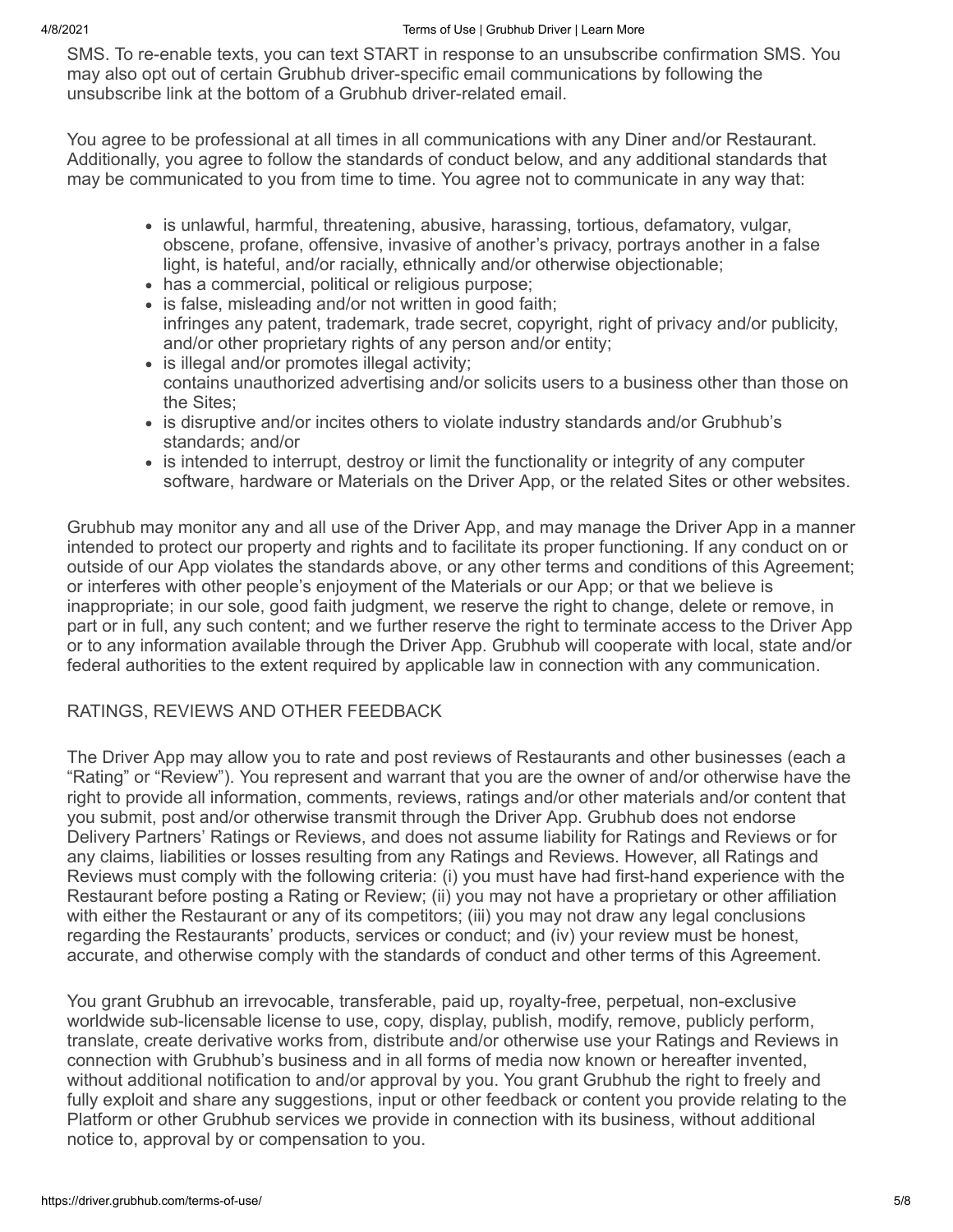Any Rating and/or Review that we determine, in our sole, good faith discretion, could diminish the integrity of the Ratings and Reviews, the Materials and/or the Driver App may be removed or excluded by us without notice. Grubhub and its officers, directors, employees, parents, subsidiaries, affiliates, successors, assigns, licensors, licensees, designees, business partners, contractors, agents and representatives (collectively, the "Released Parties") will not be responsible for, and you hereby expressly release the Released Parties from, any and all liability for the action of any and all third parties with respect to your Ratings and Reviews.

#### INDEMNIFICATION

You agree to indemnify and hold harmless the Released Parties from all claims, actions, losses, judgments, liabilities, damages, costs and expenses (including reasonable attorneys' fees) arising out of your breach or alleged breach of any provision of this Agreement, your violation of applicable law, your use of the Driver App and/or Materials (including without limitation all Diner Data), and/or all Uses of your User Content by Grubhub and/or any third party authorized by Grubhub.

#### **DISCLAIMER**

THE APP, THE MATERIALS AND ALL OTHER CONTENT ON THE APP ARE PROVIDED "AS IS" AND WITHOUT WARRANTIES OF ANY KIND, EITHER EXPRESS OR IMPLIED. TO THE FULLEST EXTENT PERMISSIBLE BY APPLICABLE LAW, THE RELEASED PARTIES DISCLAIM, WITH RESPECT TO THE MATERIALS AND ALL OTHER CONTENT ON THE SITES, ALL WARRANTIES, EXPRESS OR IMPLIED, INCLUDING, BUT NOT LIMITED TO IMPLIED WARRANTIES OF MERCHANTABILITY, FITNESS FOR A PARTICULAR PURPOSE AND NON-INFRINGEMENT. GRUBHUB DOES NOT REPRESENT OR WARRANT THAT THE APP, THE MATERIALS AND/OR THE OTHER CONTENT ON THE APP WILL BE SECURE, UNINTERRUPTED AND/OR ERROR-FREE, THAT DEFECTS WILL BE CORRECTED, AND/OR THAT THE APP, THE MATERIALS AND/OR OTHER CONTENT ON THE APP ARE FREE FROM VIRUSES OR OTHER HARMFUL COMPONENTS. GRUBHUB DOES NOT WARRANT OR MAKE ANY REPRESENTATIONS REGARDING THE USE OR THE RESULTS OF THE USE OF THE APP, THE MATERIALS AND/OR ANY OTHER CONTENT ON THE APP IN TERMS OF THEIR CORRECTNESS, ACCURACY, RELIABILITY, TIMELINESS, COMPLETENESS, CURRENTNESS, OR OTHERWISE, INCLUDING WITHOUT LIMITATION, THE QUALITY AND/OR TIMING OF THE FOOD OR OTHER PRODUCTS ORDERED ON THE SITES. YOU (AND NOT GRUBHUB) ASSUME THE ENTIRE COST OF ALL NECESSARY SERVICING, REPAIR, OR CORRECTION RELATING TO YOUR USE OF THE APP, THE MATERIALS AND/OR OTHER CONTENT ON THE APP. APPLICABLE LAW MAY NOT ALLOW THE EXCLUSION OF IMPLIED WARRANTIES, SO THE ABOVE EXCLUSION MAY NOT FULLY APPLY TO YOU.

YOU AND GRUBHUB AGREE THAT THE WARRANTY DISCLAIMERS AND LIMITATIONS OF LIABILITY IN THIS AGREEMENT ARE MATERIAL, BARGAINED-FOR BASES OF THIS AGREEMENT, AND THAT THEY HAVE BEEN TAKEN INTO ACCOUNT IN DETERMINING THE CONSIDERATION TO BE GIVEN BY EACH PARTY UNDER THIS AGREEMENT AND IN THE DECISION BY EACH PARTY TO ENTER INTO THIS AGREEMENT. YOU AND GRUBHUB AGREE THAT THE WARRANTY DISCLAIMERS IN THESE TERMS OF USE AND THE LIMITATIONS OF LIABILITY IN YOUR PARTNER AGREEMENT ARE FAIR AND REASONABLE.

IF YOU ARE DISSATISFIED WITH THE APP OR DO NOT AGREE TO ANY PROVISIONS OF THESE TERMS OF USE, YOUR SOLE AND EXCLUSIVE REMEDY IS TO DISCONTINUE USING THE APP, EXCEPT AS MAY BE OTHERWISE PROVIDED FOR IN THIS SECTION.

#### THIRD PARTY LINKS

The Driver App may contain links to websites that are owned, controlled, developed, sponsored and/or maintained by third parties and which may be subject to additional terms and conditions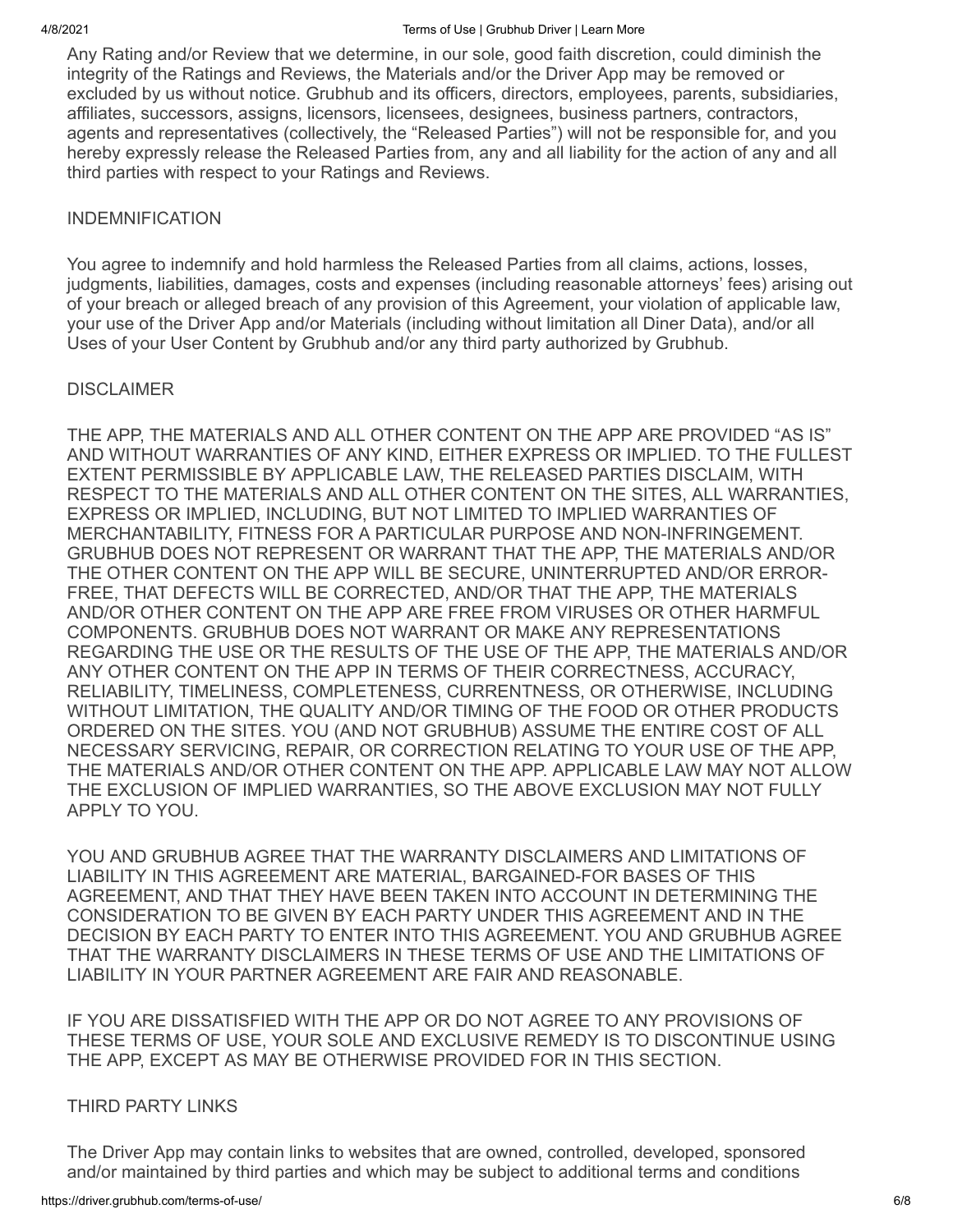#### 4/8/2021 Terms of Use | Grubhub Driver | Learn More

("Third Party Websites"). Grubhub does not review, monitor, operate and/or control the Third Party Websites and Grubhub makes no guarantees, representations and/or warranties as to, and shall have no liability for, the content available on or through and/or the functioning of the Third Party Websites. By providing access to Third Party Websites, Grubhub is not recommending and/or otherwise endorsing the products and/or services provided by the sponsors and/or owners of those websites. Your access and/or use of the Third Party Websites, including providing information, materials and/or other content to the Third Party Websites, is entirely at your own risk. Grubhub reserves the right to discontinue links to any Third Party Websites at any time and for any reason, without notice.

#### ADDITIONAL TERMS

The terms and conditions of the [Privacy Policy](https://driver.grubhub.com/privacy-policy) are incorporated into this Agreement by reference. Additionally, your use of the Driver App is subject to any and all additional terms, policies, rules or guidelines applicable to Grubhub's services or certain features of the Driver App that we may post or link to on the Driver App (collectively, the "Additional Terms"), such as end-user license agreements, or other agreements or rules applicable to particular features, promotions or content on the Driver App. All such Additional Terms are hereby incorporated into this Agreement by reference.

#### COPYRIGHT POLICY

Grubhub respects the intellectual property of others, and we ask all of our users to do the same. If you believe that your copyrighted work has been copied and is accessible on the Driver App or a website through which our services may be accessed in a way that constitutes copyright infringement, please provide Grubhub's Copyright Agent (as set forth below) with notification containing the following information required by the Digital Millennium Copyright Act, 17 U.S.C. 512:

- A physical or electronic signature of a person authorized to act on behalf of the copyright owner of the work that allegedly has been infringed;
- Identification of the copyrighted work claimed to have been infringed, or, if multiple copyrighted works allegedly have been infringed, then a representative list of such copyrighted works;
- Identification of the material that is claimed to be infringing and that is to be removed or access to which is to be disabled, and information reasonably sufficient to permit us to locate the allegedly infringing material, e.g., the specific web page address on the Sites;
- Information reasonably sufficient to permit us to contact the party alleging infringement, including an email address;
- A statement that the party alleging infringement has a good-faith belief that use of the copyrighted work in the manner complained of is not authorized by the copyright owner, its agent, or the law; and
- A statement that the information in the notification is accurate, and under penalty of perjury, that the party alleging infringement is authorized to act on behalf of the copyright owner of the work that allegedly has been infringed.

Please send this notification to our copyright agent at: Grubhub Holdings Inc., Attention: Copyright Agent, 5 Bryant Park, 15th Floor, New York, NY 10018.

#### VIOLATIONS OF THE AGREEMENT

Except as provided by your Partner Agreement, Grubhub reserves the right to seek all remedies available at law and in equity for violations of the Agreement, including without limitation the right to block access to the Driver App from a particular device and/or IP address.

#### CHANGES TO THE AGREEMENT